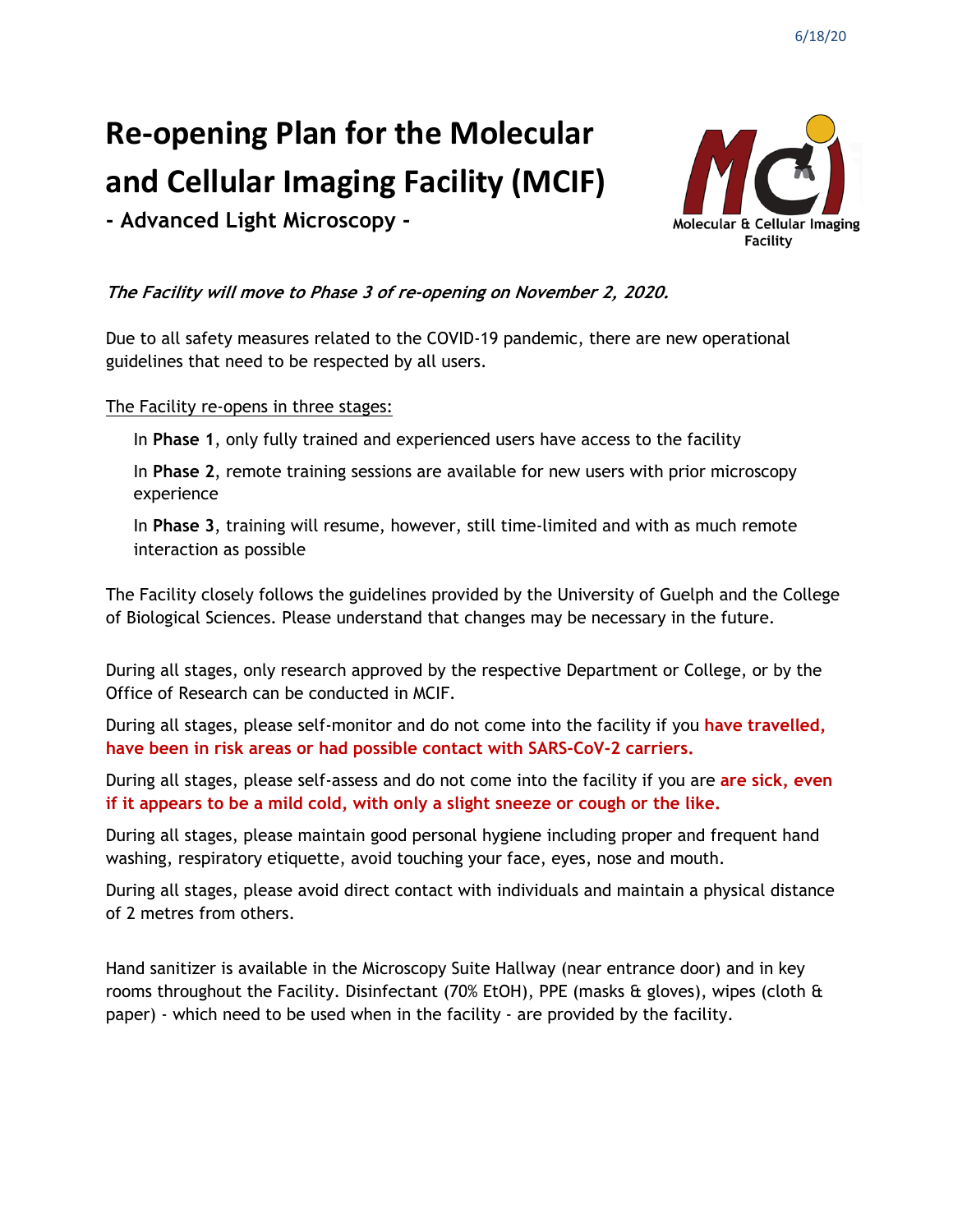# **PHASE 3**

Starting November 2, 2020

# **Physical Distancing Measures**

With University and College occupancy limitations, we have determined the following limitations for room occupancy:

- $\circ$  One (1) person only per microscopy room in the confocal suite (rooms 1212, 1213, 1215)
- $\circ$  One (1) person per room for the Tecnai, SEM, and CM10 (rooms 1209, 1216, 1218)
- $\circ$  One (1) person for all other laboratory rooms of the facility, since this person will likely need to use equipment in more than one room

**However, we will allow shadowing of microscopy use of one (1) person at any given time IF this person is in the same lab and closely works with the person who books the light microscope. Both names have to appear in the calendar booking! The total limit for occupancy of rooms 1212-1215 is set to four (4) people, which means only one session can be booked for shadowing at any given time.**

The Microscopy Suite hallway will be one-way for all main traffic into the microscopy rooms – signage will be posted on entrance and exit doors.

During this stage, sample preparation is limited to electron microscopy samples – users of the advanced light microscopes will need to come with prepared samples.

The Facility offers Full Service for sample processing and short-term imaging projects, please see the attached user fee schedule for LM services available.

Image processing should be done remotely as much as possible. Volocity and ImageJ (FIJI) for image processing and analysis are available to use at home – either for free or an hourly fee.

Assistance and troubleshooting is available for brief periods; should troubleshooting take longer than 5-10 minutes, the user will be asked to leave the room until the issue has been resolved. Extended assistance and consultation will be available via Zoom or Microsoft Teams.



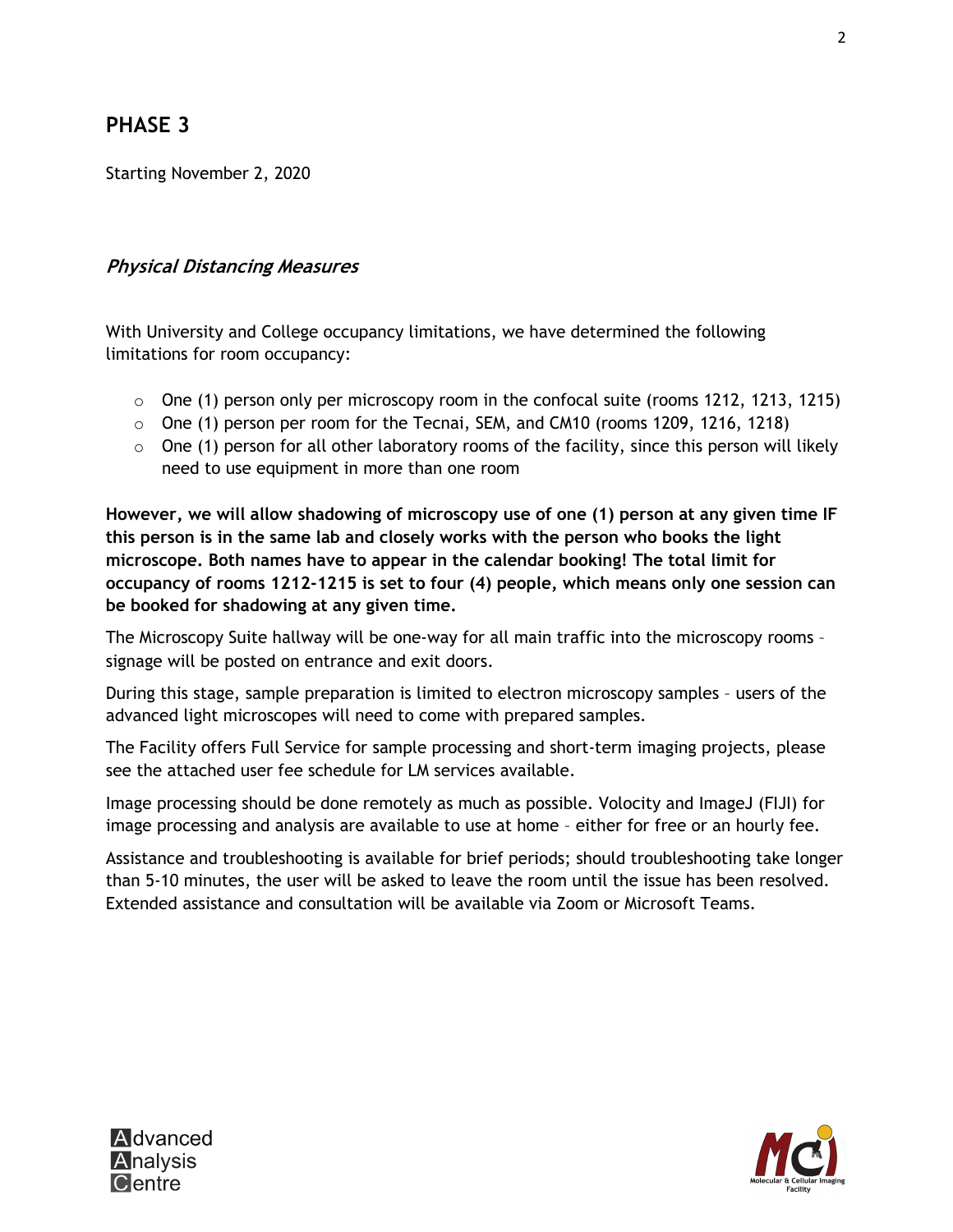#### Booking the instruments

The booking calendar will be open for individual booking but in order to enable contact tracing and physical distancing, stricter booking rules will apply:

- Calendars will remain on a per-room-basis.
- At least **12-24-hour advance booking and 6-12-hour advance cancellation** is required to allow staff to plan accordingly (e.g., equipment, staffing, and space allocation and adjustments).
- Time slots on the light microscopes are available for a **minimum time of 0.5 hours to a maximum time of 4 hours.**
- There is a maximum usage time of **8 hours per work week** (Mon-Fri) for users in the centre room (SP5-Nikon-Leica DM5000).
- **All users have to adhere to their booking times. Billing will commence at the scheduled booking time!** While the duration of a session can't always be anticipated accurately, we ask that you don't book more time than you need. Staff will monitor bookings and actual usage times and might revoke the right to book independently if frequent discrepancies occur. Please let us know if you have to cancel at short notice because your experiment failed (i.e., cells died) since this is an unforeseeable exception.
- There will be no log sheets in the facility. Billing will be based on computer logs and booking time (see above).
- **A 30-minute break between users is mandatory! This break does not include the time for cleaning.**
- Screening sessions are now allowed, although we ask you kindly to minimize the number of sessions as much as possible.
- If you plan to bring a **lab member** who works on the same project or who will also use the microscope in the near future, **please indicate this in your booking**. For contact tracing, please **add both names to the booking**. The maximum occupancy of all 3 rooms is set to four (4) people, so only one of the 3 rooms can have 2 people. **Staff will monitor the bookings and contact users if accommodations need to be made.**



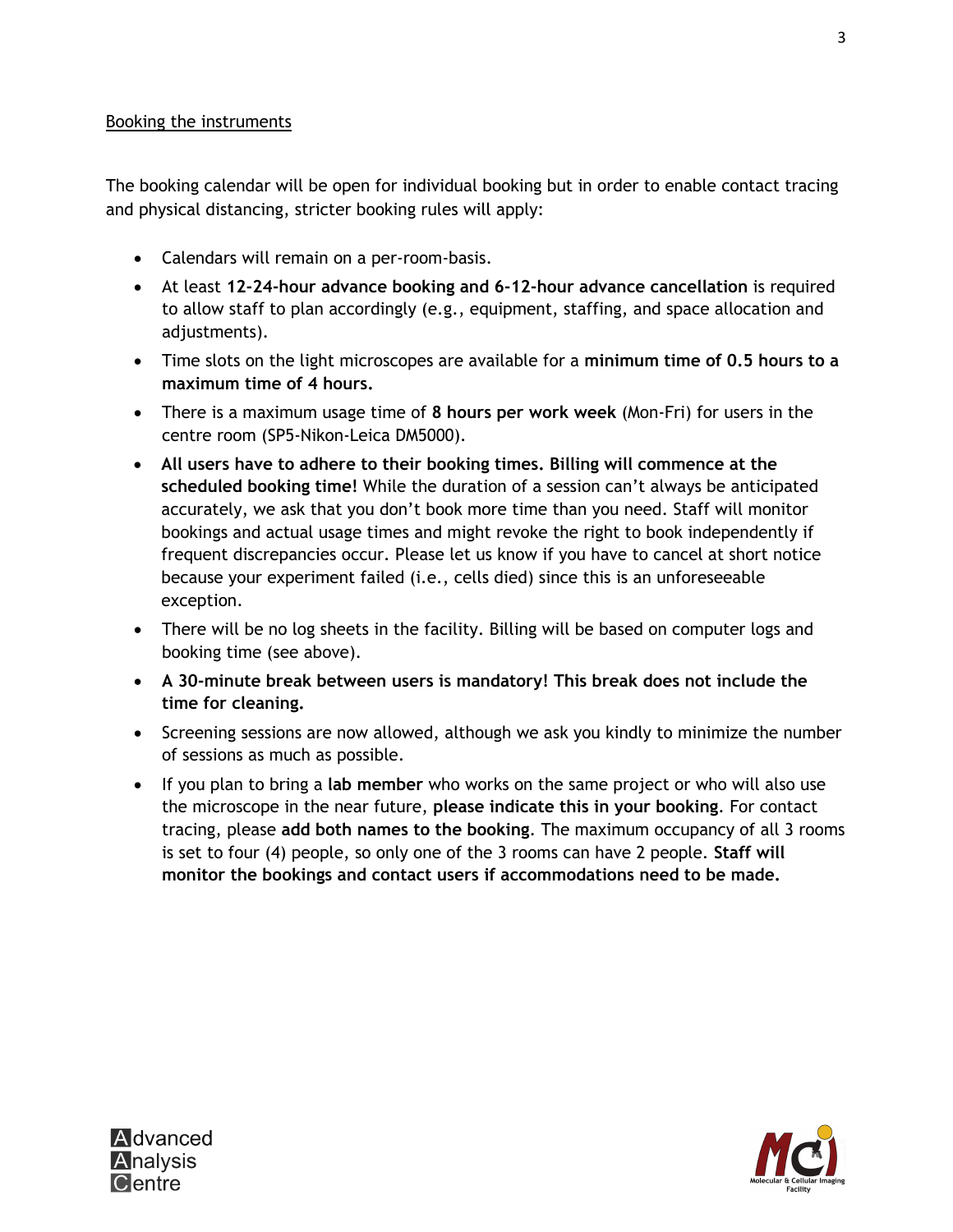# **Safety Measures**

#### PPE

As per University and College guidelines, masks (cloth or surgical masks) are mandatory in shared spaces when physical distancing is not necessarily possible all the time.

**Users must wear a mask during their entire time in the facility**, even if nobody else is in the room! Aerosol transmission is still considered the main mode for virus transmission.

**Users must put on a fresh (!) pair of gloves as soon as they enter the facility room** (provided). The gloves must be discarded in the appropriate waste bin (hazardous waste) when users leave the facility room. **If you use these gloves to handle a hazardous sample, please discard and put on a fresh pair of gloves before you continue with microscopy.**

Users are encouraged to bring and wear their own safety glasses on microscopes.

#### **Disinfection**

Please refer to the attached information on disinfection of the equipment and work space. The instructions are also displayed at each workstation. **Disinfect the workspace before and after your session.**

The facility adds a small surcharge per imaging session (\$1.00) for PPE and disinfectants.

### **Staff Responsibilities**

To keep everyone as safe as possible, staff responsibilities have somewhat changed. Personal interaction will be limited to a minimum but brief face-to-face and remote assistance are available. Information on options of remote assistance are posted by the entrance in the facility (where gloves and masks are).

### Staff will:

- Disinfect equipment and work spaces in the morning or at the end of the day
- Ensure that sufficient PPE, disinfectants, etc. are available
- Oversee bookings
- Ensure that users are compliant with new rules
- Provide brief face-to-face as well as remote assistance through Zoom, Teams etc.
- Provide limited training sessions for new long-term users.